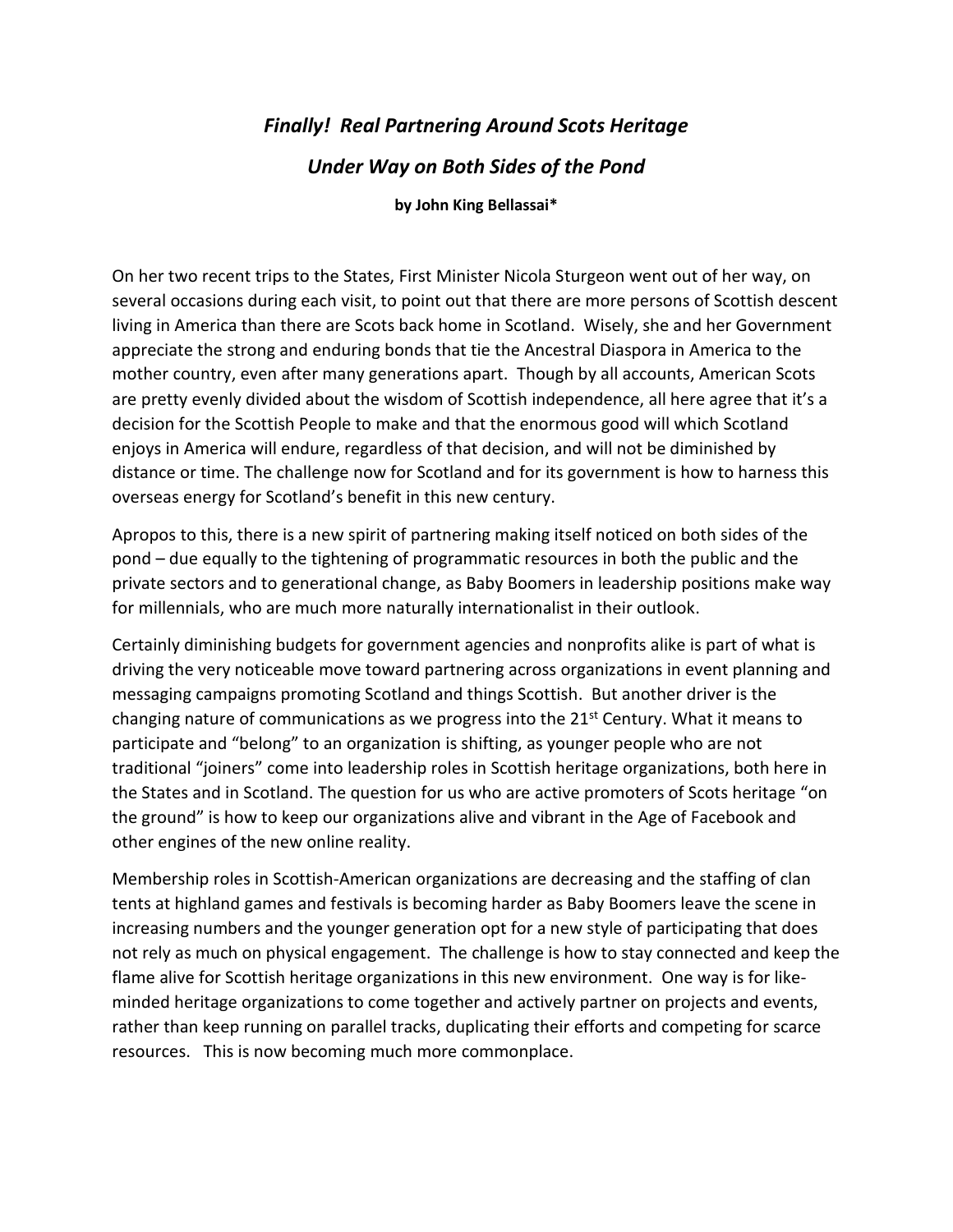In the face of these changes, it is interesting, and fortunate I think, that a new Scottish Government Counsellor for North America has just arrived at the Scottish Affairs Office here in Washington – Joni Smith – and she is a breath of fresh air. Her field is communications, and she is a listener. And her mandate includes more closely synchronizing the messaging of her Government's Scottish Affairs Office in the USA with that of *VisitScotland* , *EventScotland,* and the various economic development groups promoting Scotland stateside. She tells us she is also much more open to working with Diaspora organizations to partner on projects of interest and utility for Scotland—a message America Scots have waited years to hear.

So the old "silos" on both sides of the Atlantic are giving way to new, more serious partnering efforts. This article will site just a few of the more noticeable ones—both in Scotland and in America:

On the Scotland side, there is the smashing success of the annual Royal Edinburgh Military Tattoo (REMT) for 2017, with its month-long program, now just ended. Themed *A Splash of Tartan,* it featured 60 clans and families parading onto the field over the course of the month of August, 2or 3 different groups each night, all with their respective chiefs leading groups of kilted clansfolk. REMT's organizational partner for 2017, the Standing Council of Scottish Chiefs (SCSC), has shown this past month that the chiefs can still raise their clans—but this time in support of one of modern Scotland's most financially successful events, the Tattoo. With thousands of clansfolk on the field and in the stands, a great many of them in from the States just for the event, the enduring power of the tartan, clanship, and bagpipes as essential parts of the Scottish "brand" were on full display in modern 21<sup>st</sup> century Scotland, for all to see. The word is that the Scottish Government and *VisitScotland* both took note—which bodes well for future partnering efforts of this sort with the SCSC and other heritage-related nonprofits. The involvement of the SCSC in the event also showcased the talents of a new, younger generation of chiefs involved in the group's Executive—all technologically skilled and media savvy. They have transformed the SCSC into a much more open, transparent, and outward-looking organization. With REMIT, the chiefs have shown the power of a heritage nonprofit partnering with a for-profit entertainment venture to bring increased tourist revenues to Scotland. With the growing success of the TV mini-series, Outlander, and the subsequent demand for its leading actors to appear at Scottish Games and festivals here in the States and worldwide, we can expect more of this sort of partnering in the years to come.

The new partnering impulse here in America is typified by the reenergized Scottish North American Leadership Conference (SNALC), an annual event which now features a broadened steering committee, to include not only the two founding groups--the American Scottish Foundation and the St. Andrew's Society of Chicago (Chicago Scots)--but also my organization, the Council of Scottish Clans & Associations (COSCA), and our sister society up north, Clans & Scottish Societies of Canada (CASSOC). Though SNALC has been around for 20 years, it has really taken off as a major event in the past few years by pulling in more U.S.-based heritage groups, moving the conference around the country, and featuring top presenters brought in